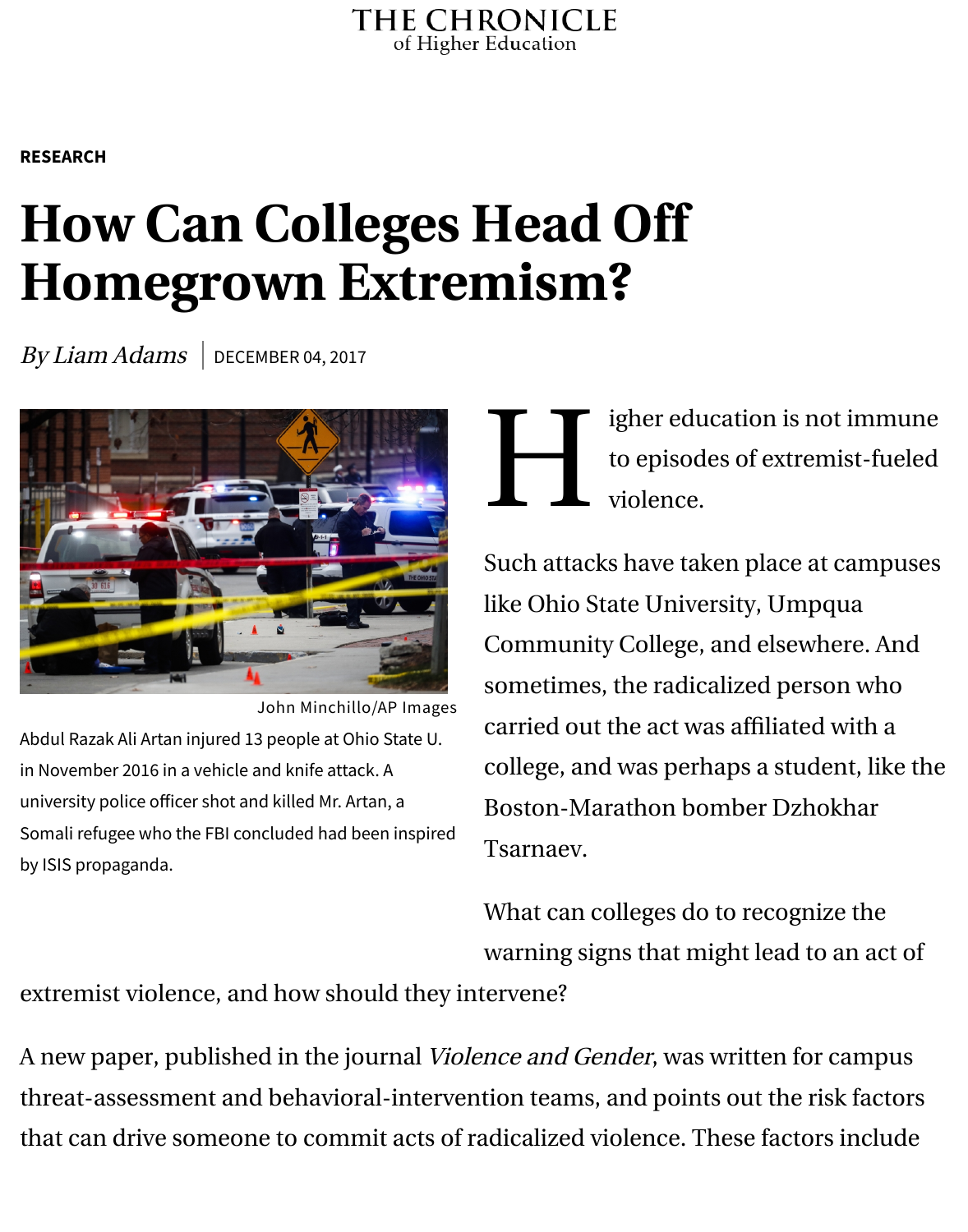Violent Extremism in College Populations," assessed 30 incidents of extrem violence. Many — but not all — of them had a campus connection. At Ohi example, Abdul Razak Ali Artan drove a car into a crowd of pedestrians, in before a police officer shot and killed him. The Islamic State called Mr. Art ["soldier." T](http://online.liebertpub.com/doi/pdfplus/10.1089/vio.2017.0039)he FBI recently concluded that he acted alone, though he was by extremist ideology," including ISIS propaganda. And in 2015 at Umpqu Community College, Christopher Harper-Mercer shot and killed nine peo himself. Later reports said he left a manifesto in which he talked about his black men.

The authors of the new study - Brian Van Brunt, executive director of the Behavioral Intervention Team Association, along with scholars from Ange University, in Texas, and Teache[rs College at](http://www.oregonlive.com/pacific-northwest-news/index.ssf/2017/09/umpqua_community_college_shoot_3.html) Columbia University - found set of conditions that cause someone to embrace an ideology that advocat violence. Many times, that person has felt "wronged, persecuted, destroye authors wrote, by being margin[alized or discrimi](https://www.chronicle.com/article/Giving-Troubled-Students-the/130838)nated against in his comi

To escape the marginalization and subsequent desperation, people at risk extremism will seek out groups that agree with their belief system and give sense of belonging. Sometimes, leaders within those groups exploit the individual follower's "cognitive opening," which is "frustration, anger, and desire to f something tangible to blame for his or her misfortune." The follower might the radical teachings of the group, and the group might advocate for viole.

Radicalization can occur along different points of the political spectrum, s Brunt, who is also a past president of the American College Counseling As Any organization that uses, "intimidation, threats, and violence to advanc